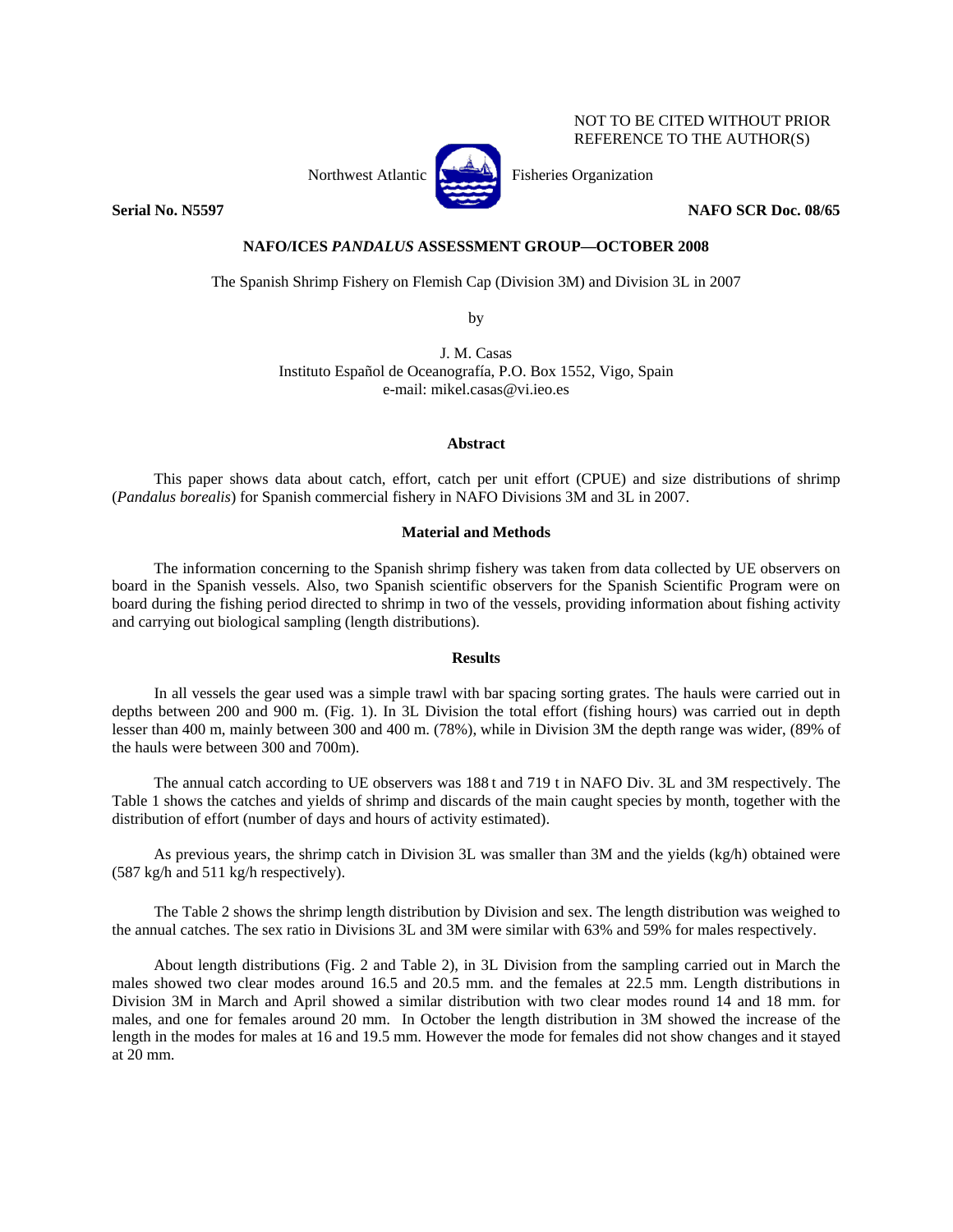| <b>DIVISION 3L</b> |              |              |     |     |     |                  |            |     |     |            |     |        |
|--------------------|--------------|--------------|-----|-----|-----|------------------|------------|-----|-----|------------|-----|--------|
| <b>SPECIES</b>     | Jan          | Feb<br>Mar   | Apr | May | Jun | Jul              | <b>Aug</b> | Sep | Oct | <b>Nov</b> | Dec | Total  |
| Northern shrimp    | 21216        | 145813       |     |     |     | 21281            |            |     |     |            |     | 188310 |
| Lanternfish        | 86           | 593          |     |     |     | 87               |            |     |     |            |     | 766    |
| Arctic eelpot      | 38           | 259          |     |     |     | 38               |            |     |     |            |     | 335    |
| American plaice    | 26           | 176          |     |     |     | 26               |            |     |     |            |     | 228    |
| Redfish            | 8            | 56           |     |     |     | 8                |            |     |     |            |     | 73     |
| Greenland halibut  | 3            | 21           |     |     |     | 3                |            |     |     |            |     | 27     |
| Witch flounder     | 3            | 20           |     |     |     | 3                |            |     |     |            |     | 25     |
| Capelan            | 2            | 11           |     |     |     | $\overline{c}$   |            |     |     |            |     | 14     |
| Longfin hake       |              | 10           |     |     |     |                  |            |     |     |            |     | 13     |
| Other pisces       | 5            | 32           |     |     |     | 5                |            |     |     |            |     | 42     |
| Crustacea          |              | 6            |     |     |     |                  |            |     |     |            |     | 8      |
| Other invertebrata | $\mathbf{0}$ | $\mathbf{0}$ |     |     |     | $\boldsymbol{0}$ |            |     |     |            |     | 1      |
| Vessel numbers     |              |              |     |     |     |                  |            |     |     |            |     |        |
|                    |              | 4            |     |     |     |                  |            |     |     |            |     | 5      |
| Fishing days       | 4            | 19           |     |     |     | 4                |            |     |     |            |     | 27     |
| Fishing hours      | 38           | 234          |     |     |     | 48               |            |     |     |            |     | 321    |
| CPUE Shrimp (kg/h) | 552          | 623          |     |     |     | 442              |            |     |     |            |     | 587    |

Table 1.- Estimated catches (kg), effort and CPUE (kg/h) from UE and Spanish scientific observers of the Spanish trawl fleet directed to shrimp fishery in NAFO Div. 3L and 3M in 2007.

| <b>DIVISION 3M</b>    |       |                |                |                |                |                  |                |                  |            |              |            |     |              |
|-----------------------|-------|----------------|----------------|----------------|----------------|------------------|----------------|------------------|------------|--------------|------------|-----|--------------|
| <b>SPECIES</b>        | Jan   | Feb            | Mar            | Apr            | May            | Jun              | Jul            | Aug              | <b>Sep</b> | Oct          | <b>Nov</b> | Dec | <b>Total</b> |
| Northern shrimp       | 89024 | 57025          | 177478         | 220388         | 34390          | 12502            | 31772          | 24839            |            | 71164        |            |     | 718581       |
| Redfish               | 6210  | 3978           | 12381          | 15375          | 2399           | 872              | 2216           | 1733             |            | 4965         |            |     | 50129        |
| lanternfish           | 492   | 315            | 981            | 1218           | 190            | 69               | 176            | 137              |            | 393          |            |     | 3971         |
| Eelpouts              | 21    | 13             | 41             | 51             | 8              | 3                | $\overline{7}$ | 6                |            | 16           |            |     | 166          |
| American plaice       | 21    | 13             | 41             | 51             | 8              | 3                | 7              | 6                |            | 16           |            |     | 166          |
| Hakes (Urophycis spp) | 189   | 121            | 376            | 467            | 73             | 26               | 67             | 53               |            | 151          |            |     | 1522         |
| Greenland halibut     | 71    | 45             | 141            | 175            | 27             | 10               | 25             | 20               |            | 57           |            |     | 572          |
| Witch flounder        | 1     | $\mathbf{0}$   | $\mathfrak{2}$ | $\mathfrak{2}$ | $\theta$       | $\mathbf{0}$     | $\overline{0}$ | $\mathbf{0}$     |            | $\mathbf{1}$ |            |     | 6            |
| Wolfish               | 18    | 12             | 36             | 45             | 7              | 3                | 6              | 5                |            | 14           |            |     | 146          |
| <b>Skates</b>         | 30    | 19             | 60             | 75             | 12             | $\overline{4}$   | 11             | 8                |            | 24           |            |     | 243          |
| Other fishes          | 48    | 31             | 96             | 119            | 19             | 7                | 17             | 13               |            | 39           |            |     | 389          |
| Crustacea             | 1     | $\mathbf{0}$   |                | $\overline{c}$ | $\overline{0}$ | $\mathbf{0}$     | $\overline{0}$ | $\mathbf{0}$     |            |              |            |     | 5            |
| Other invertebrata    | 1     | $\mathbf{0}$   |                | $\mathbf{1}$   | $\mathbf{0}$   | $\boldsymbol{0}$ | $\mathbf{0}$   | $\boldsymbol{0}$ |            | $\mathbf{0}$ |            |     | 5            |
|                       |       |                |                |                |                |                  |                |                  |            |              |            |     |              |
| Vessel numbers        | 3     | $\overline{c}$ | 4              | 3              | $\mathbf{1}$   |                  | $\overline{2}$ | 1                |            | $\mathbf{1}$ |            |     | 11           |
| Fishing days          | 16    | 9              | 36             | 21             | 3              | 1                | 8              | 7                |            | 8            |            |     | 90           |
| Fishing hours         | 195   | 153            | 275            | 374            | 63             | 17               | 59             | 133              |            | 137          |            |     | 1407         |
| CPUE Shrimp (kg/h)    | 457   | 372            | 646            | 589            | 543            | 735              | 536            | 187              |            | 519          |            |     | 511          |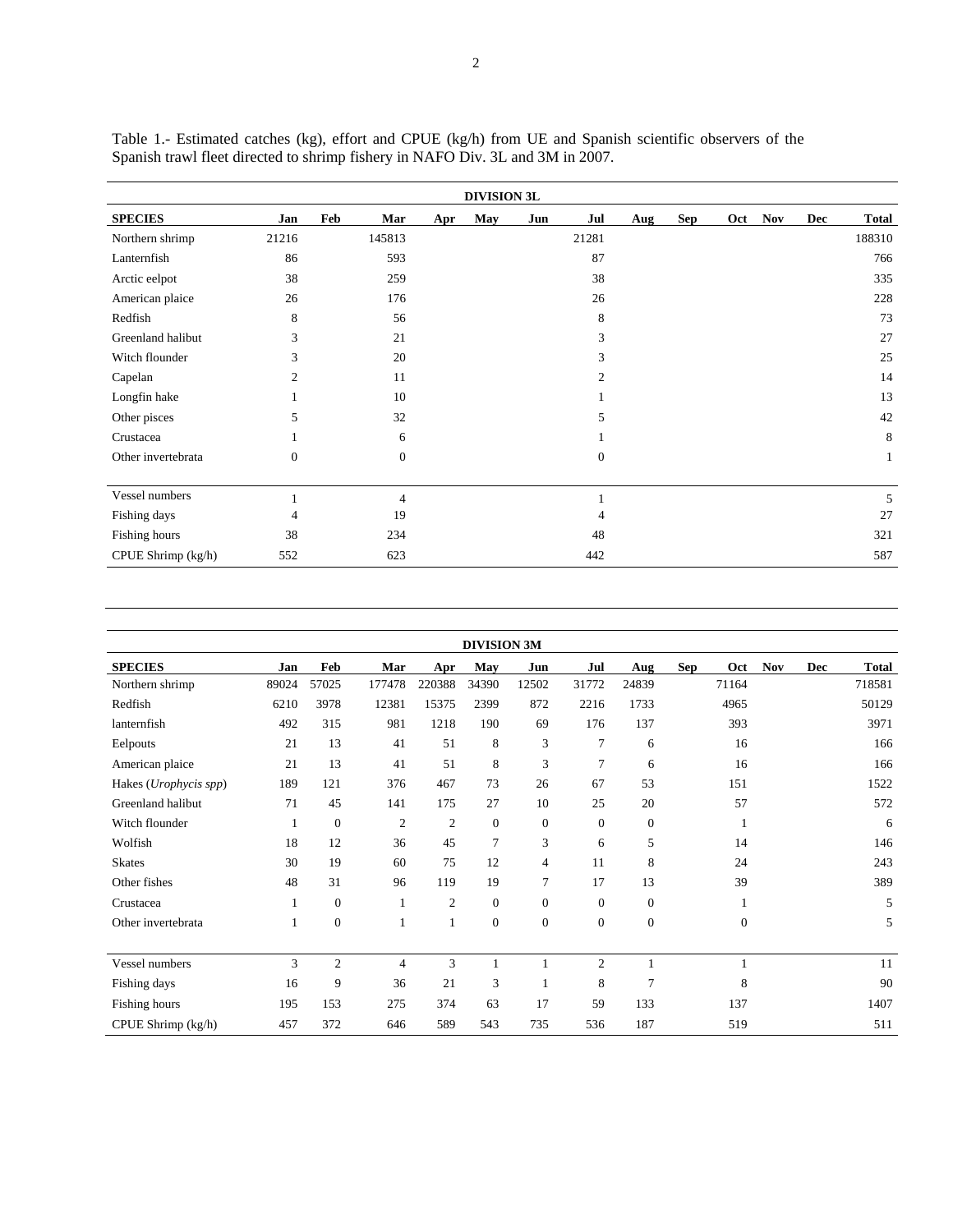| <b>Division</b>    | 3L     |                | 3M     |                |  |  |  |
|--------------------|--------|----------------|--------|----------------|--|--|--|
| Length (mm)        | males  | females        | males  | females        |  |  |  |
| 10.5               |        |                | 6      |                |  |  |  |
| 11                 |        |                | 37     |                |  |  |  |
| 11.5               |        |                | 6      |                |  |  |  |
| 12                 |        |                | 102    |                |  |  |  |
| 12.5               |        |                | 361    |                |  |  |  |
| 13                 | 16     |                | 991    | 41             |  |  |  |
| 13.5               | 42     |                | 1571   | $\overline{4}$ |  |  |  |
| 14                 | 19     |                | 2785   | 75             |  |  |  |
| 14.5               | 27     |                | 3640   | 42             |  |  |  |
| 15                 | 111    |                | 4992   | 226            |  |  |  |
| 15.5               | 250    |                | 6880   | 214            |  |  |  |
| 16                 | 452    |                | 9505   | 301            |  |  |  |
| 16.5               | 529    |                | 8994   | 552            |  |  |  |
| $17\,$             | 409    |                | 9431   | 688            |  |  |  |
| 17.5               | 526    |                | 10390  | 1277           |  |  |  |
| 18                 | 754    | 5              | 9151   | 2548           |  |  |  |
| 18.5               | 1080   |                | 9921   | 3548           |  |  |  |
| 19                 | 1660   | $\overline{4}$ | 9072   | 5281           |  |  |  |
| 19.5               | 2200   | 89             | 7366   | 7427           |  |  |  |
| $20\,$             | 3104   | 176            | 5060   | 8629           |  |  |  |
| 20.5               | 3308   | 399            | 2621   | 8364           |  |  |  |
| $21\,$             | 2658   | 822            | 1886   | 6970           |  |  |  |
| 21.5               | 1944   | 1078           | 777    | 6202           |  |  |  |
| 22                 | 1150   | 1388           | 396    | 5418           |  |  |  |
| 22.5               | 492    | 1708           | 60     | 4161           |  |  |  |
| 23                 | 256    | 1571           | 37     | 3075           |  |  |  |
| 23.5               | 55     | 1322           | 6      | 2364           |  |  |  |
| 24                 | 32     | 1231           |        | 2093           |  |  |  |
| 24.5               | 22     | 901            |        | 1382           |  |  |  |
| 25                 |        | 794            | 25     | 991            |  |  |  |
| 25.5               |        | 417            |        | 385            |  |  |  |
| 26                 |        | 221            |        | 402            |  |  |  |
| 26.5               |        | 101            |        | 255            |  |  |  |
| 27                 |        | 62             |        | 145            |  |  |  |
| 27.5               |        | 52             |        | 91             |  |  |  |
| $28\,$             |        |                |        | 18             |  |  |  |
| 28.5               |        |                |        | 8              |  |  |  |
| 29                 |        | 16             |        | 30             |  |  |  |
| 29.5               |        | 5              |        | 7              |  |  |  |
| 30<br><b>TOTAL</b> | 21096  | 12360          | 106067 | 73216          |  |  |  |
| Sex ratio          | 63%    | 37%            | 59%    | 41%            |  |  |  |
| Catches (Kg)       | 188310 |                | 718581 |                |  |  |  |
| SOP <sup>1</sup>   | 186817 |                | 744110 |                |  |  |  |
| SOP factor         | 1.01   |                | 0.97   |                |  |  |  |
| Sampled Indiv.     | 3948   |                | 12453  |                |  |  |  |
| Sample Numbers     | 11     |                | 26     |                |  |  |  |

Table 2: Shrimp length distributions ('000) by sex from Spanish catches in NAFO Divisions 3L and 3M 2007.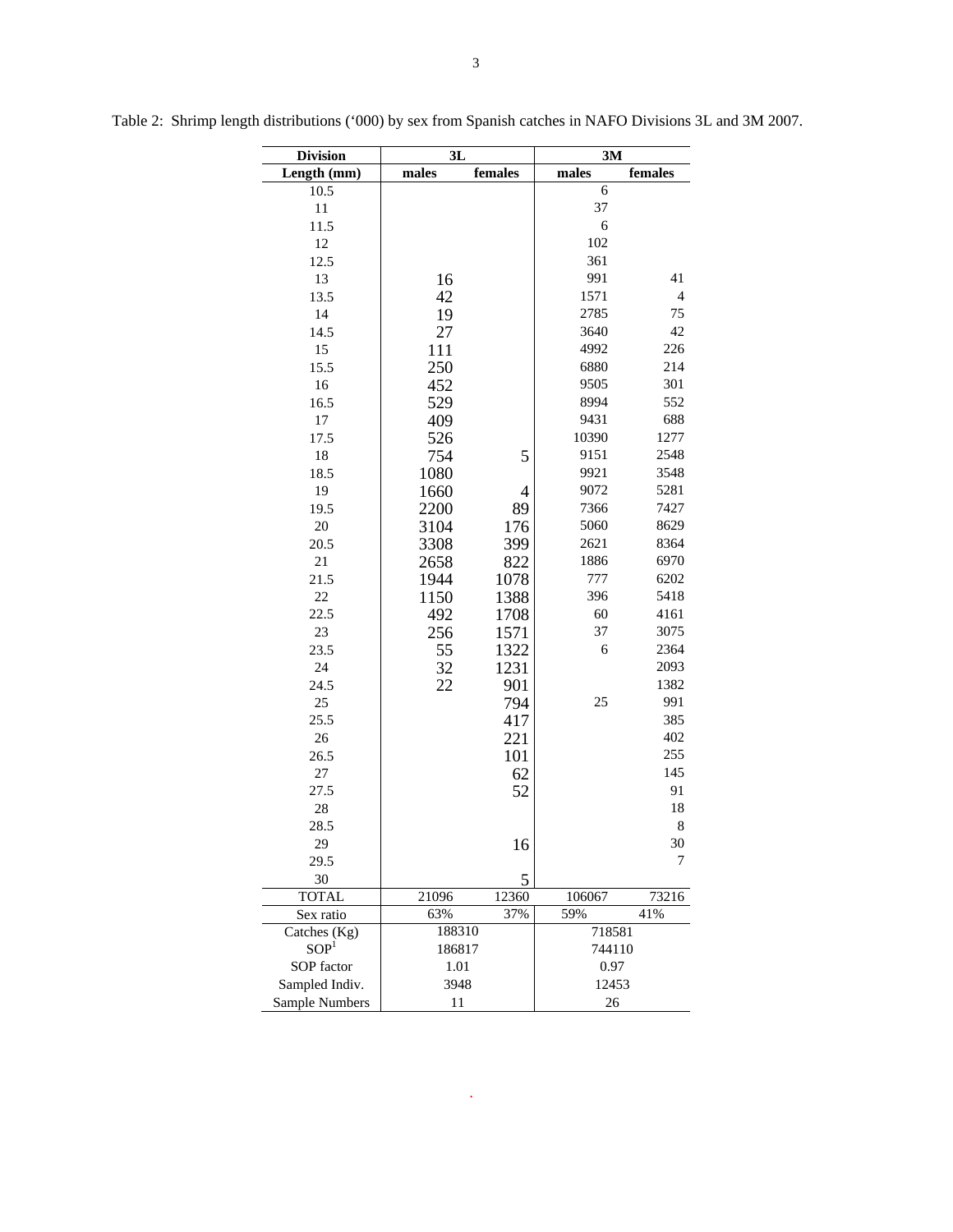

Figure 1.- Geographical location and distribution of Spanish catches (kg) in NAFO Div. 3M and 3L in 2007.